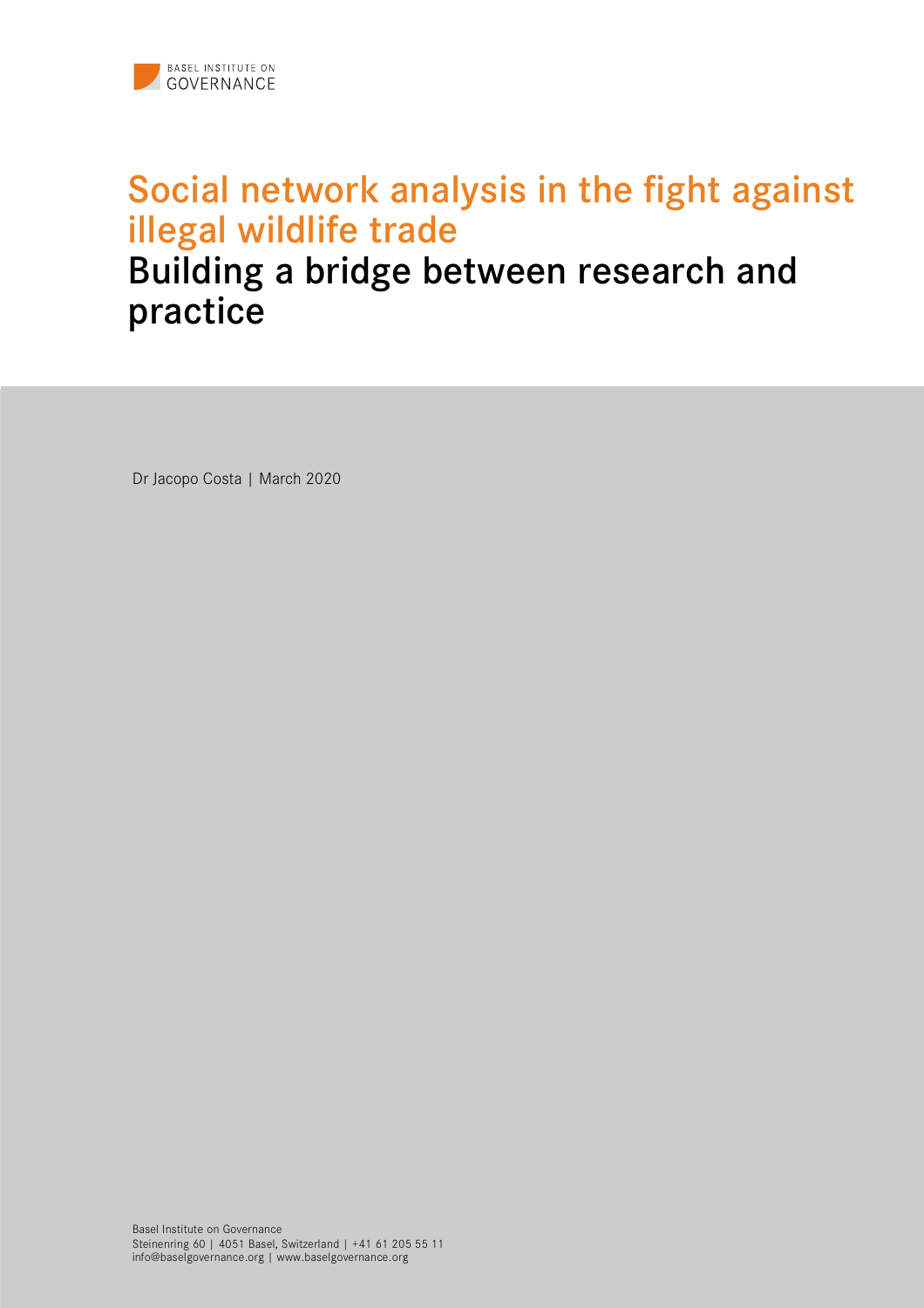## Table of contents

| 1 Executive summary                                                             | 3 |
|---------------------------------------------------------------------------------|---|
| 2 Mind the gap: building a bridge between research and practice                 | 4 |
| 3 How can SNA research support wildlife trafficking investigations?             | 4 |
| 4 How can investigations support SNA research on wildlife trafficking?          | 6 |
| 5 How to enhance the value of SNA applied to IWT intelligence and investigation | 7 |
| 6 Bibliography                                                                  | 7 |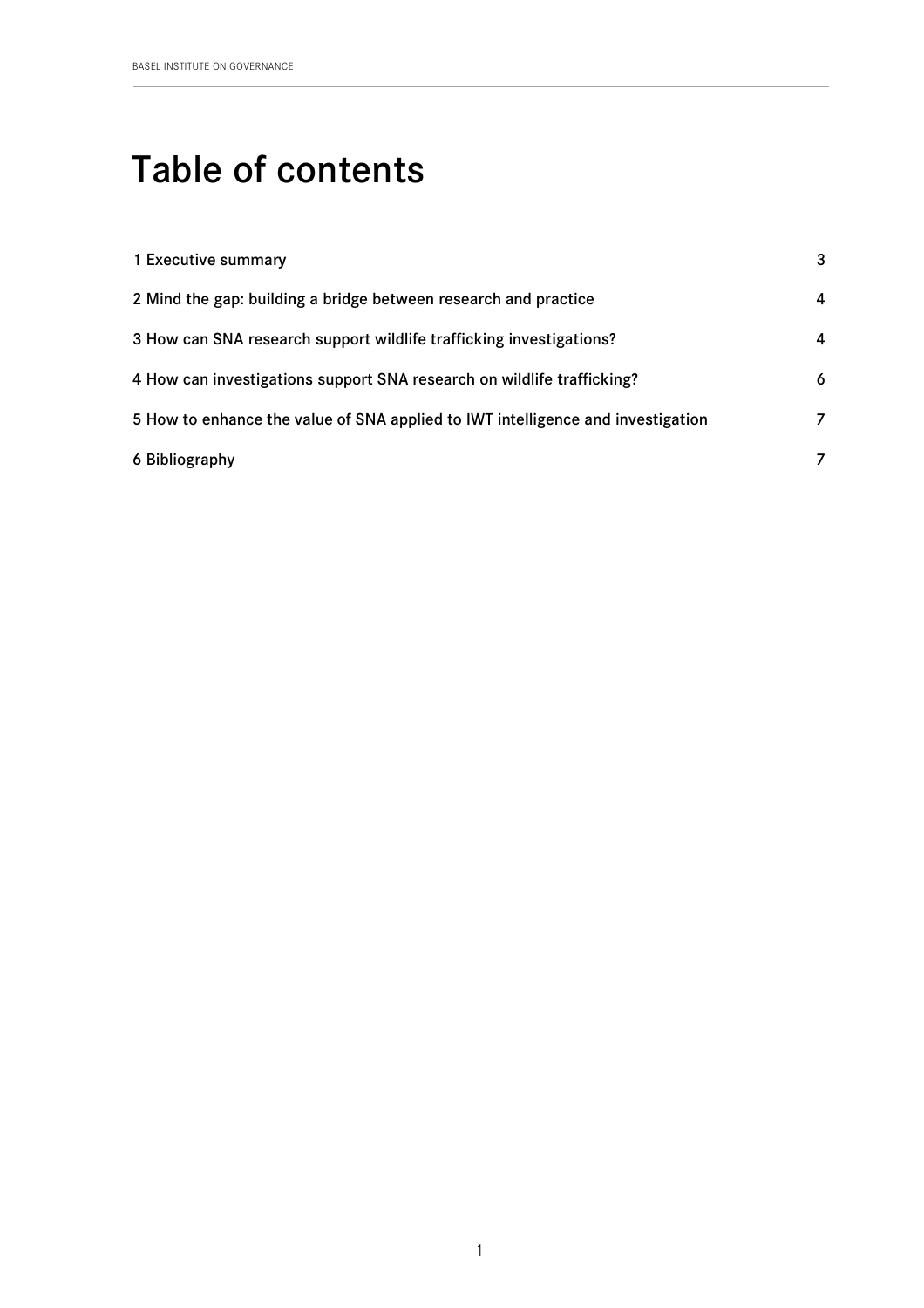## About the author

#### Jacopo Costa

 $\overline{a}$ 

Senior Research Fellow

Jacopo Costa is a Senior Research Fellow at the Basel Institute on Governance. He focuses on conducting research and analysis on the social networks underlying illegal wildlife trafficking, corruption and other organised and financial crimes. Jacopo holds a PhD in Sociology and Political Studies from the University of Turin, and a Master's degree in International Relations from the University of Florence, Italy.

jacopo.costa@baselgovernance.org

## About this report

This report was produced in the context of a cross-divisional initiative to promote systematic, intelligenceled action against IWT networks in East Africa and Southeast Asia.

As part of this initiative, the Public Governance division of the Basel Institute is leading research and community engagement activities in East Africa. The goal is to contribute towards the prevention and combating of IWT by developing a better understanding of the context-specific drivers of trafficking and the role of informal social networks and their associated corrupt practices in facilitating such illicit behaviours.

With regard to informal social networks engaged in wildlife trafficking, two types of research are applied to shed light on different aspects of the puzzle: field research (interviews and focus group discussions) and social network analysis (SNA). Analysing the structural, relational and sociometric characteristics of trafficking networks through SNA is already, even in these early stages, proving a novel way to close the gap between research and practice.

For a brief introduction to the technique, see the author's quick guide to social network analysis in combating organised crime and trafficking.1 Preliminary findings are set out in this December 2019 report: Examining wildlife trafficking networks in East Africa through the lens of social network analysis.2

This report was funded by PMI IMPACT, a grant award initiative of Philip Morris International (PMI). In the performance of their research, the authors maintained full independence from PMI. The views and opinions expressed in this document are those of the authors and do not necessarily reflect the views of PMI. Neither PMI, nor any of its affiliates, nor any person acting on their behalf may be held responsible for any use which may be made of the information contained herein.

<sup>1</sup> https://www.baselgovernance.org/blog/jacopo-costas-quick-guide-social-network-analysis-combating-organised-crime-and-trafficking

<sup>2</sup> https://www.baselgovernance.org/publications/preliminary-report-examining-wildlife-trafficking-networks-east-africa-through-lens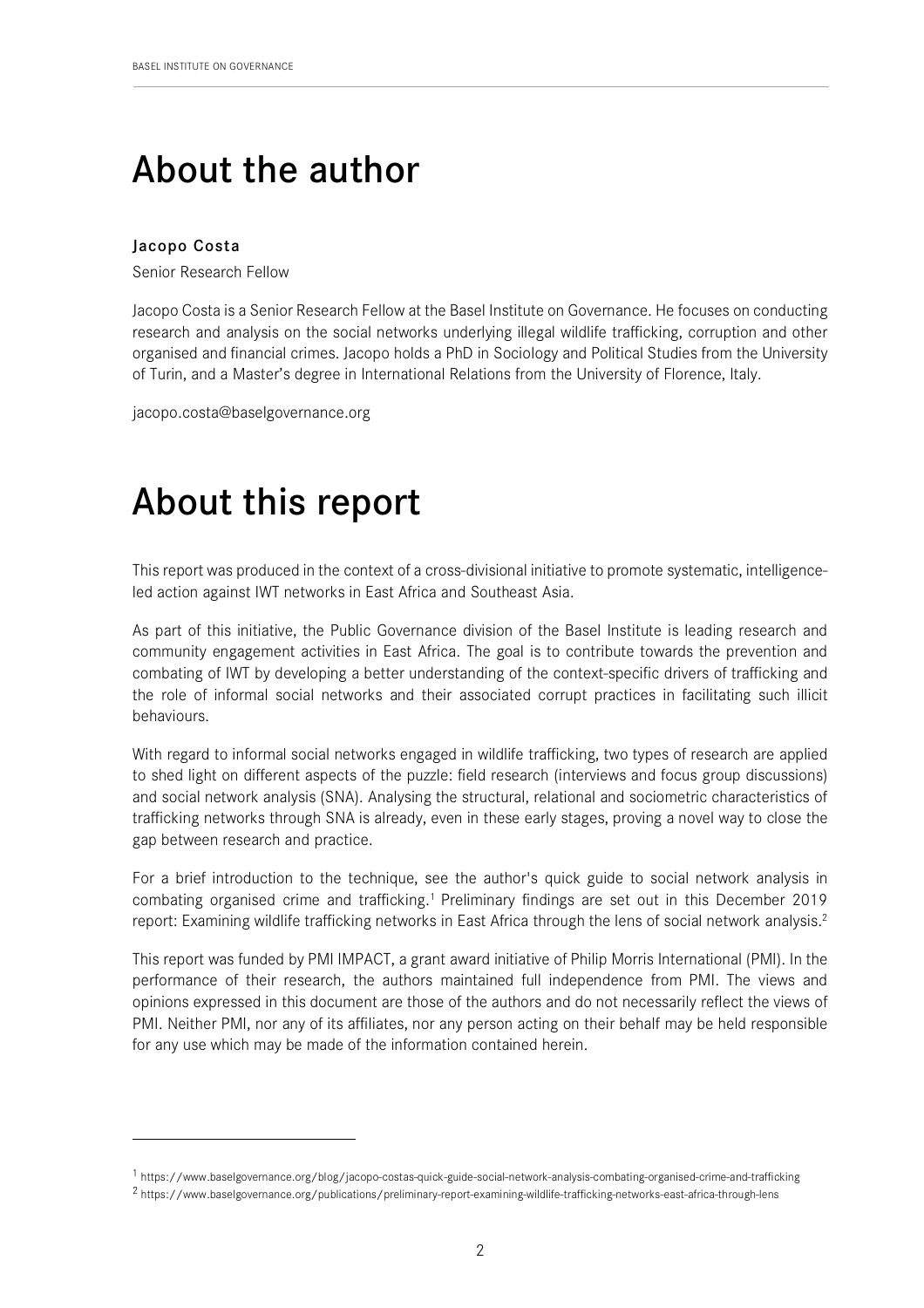## 1 Executive summary

This short report provides a framework for leveraging synergies between researchers in the field of social network analysis (SNA) and practitioners in the field of intelligence and law enforcement against illegal wildlife trade (IWT). The synergies between theory and practice are potentially great yet largely unexplored.

The report shows how SNA research can support investigations relating to IWT and how, in turn, data and experience gleaned from IWT investigations can help SNA research. By joining forces with their different but complementary approaches, researchers and practitioners can generate novel insights to support the fight against IWT.

SNA research can support wildlife trafficking investigations in various ways:

- analysis of datasets to generate a wide range of valuable intelligence products;
- structuring the intelligence through SNA to enable its systematic application by investigators;
- identifying criminal actors previously hidden in the data;
- assessing vulnerabilities in criminal networks:
- developing evidence-based strategies to counter IWT.

In turn, IWT enforcement activities and practitioners can support SNA research on wildlife trafficking through:

- providing a rich source of primary and secondary data;
- helping to frame research questions and hypotheses;
- introducing researchers to the field and making connections;
- clarifying queries around specific data and the roles/functions of actors in the network;
- acting as a sounding board to confirm or reject the findings of the SNA.

In order to harness such synergies, it is important to think of ways in which information can be better shared between the fields of research and practice. Enabling access to databases is a first step. It is also important for researchers and practitioners to develop a better understanding of each other's work and methods with a view to jointly developing evidenced-informed strategies against IWT.

To some extent, we will learn as we go. As the collaborative approach between SNA and IWT investigation deepens and expands, so too will our understanding of what these synergies mean in everyday practice. This will allow for further reflection on:

- the characteristics of researcher/practitioner collaboration within multidisciplinary projects;
- the contributions and added value of such collaborations;
- the challenges and ways in which such collaborations can be improved;
- spaces for institutionalisation.

These lessons will make a vital contribution to the collective endeavours of public and private actors working towards the same goal – in this case, the ambitious goal to eradicate IWT.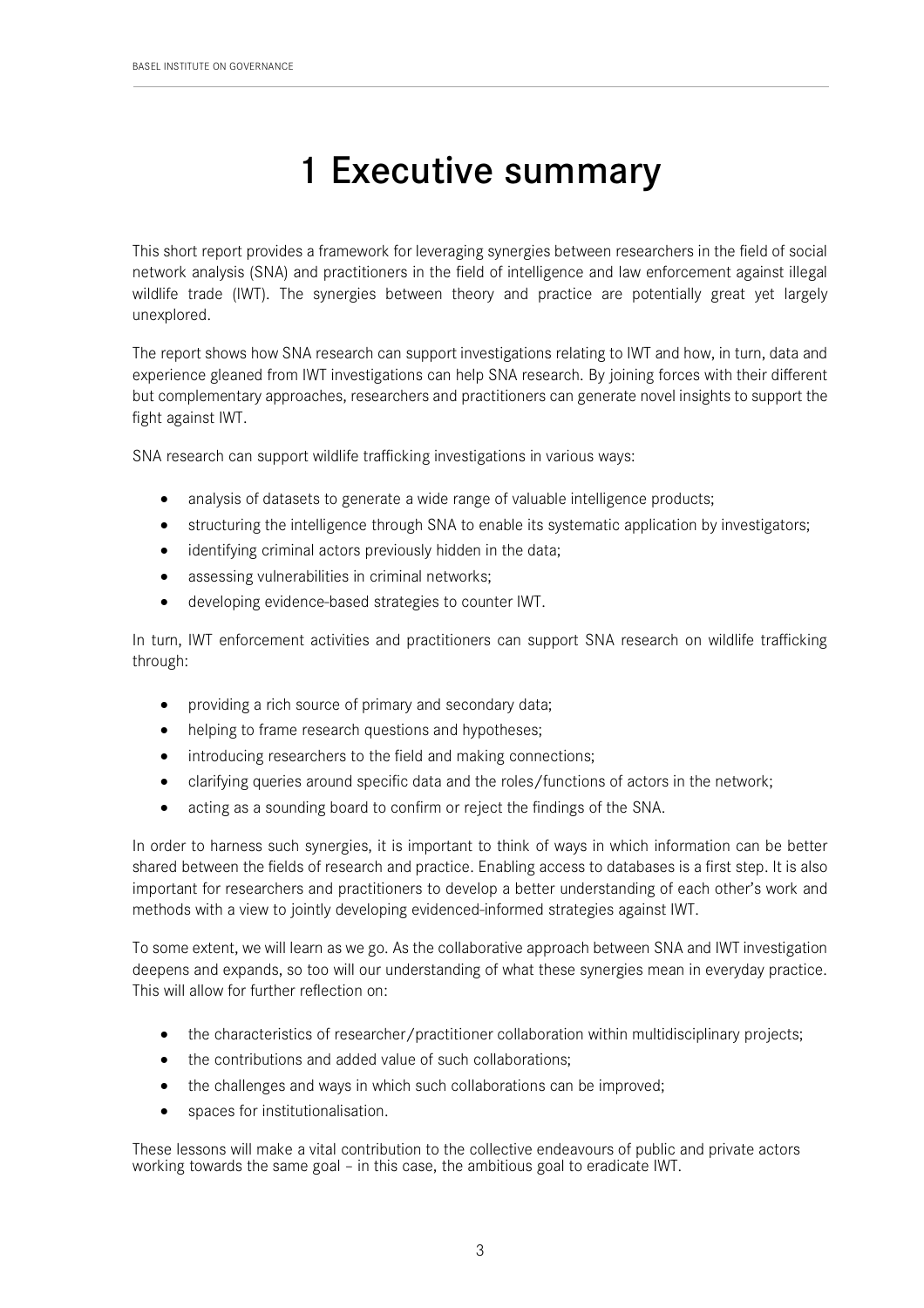1

## 2 Mind the gap: building a bridge between research and practice

Few would disagree that collaboration between researchers and practitioners is fundamental to increase our capacity as a community to fight crime in the contemporary world. Strategies to fight crime should be based on evidence (Morselli 2010). But while opportunities for such collaboration are plentiful, reallife examples are surprisingly challenging and all too rare. This situation is no different with bridging the gap between SNA researchers and IWT investigators. Even at the most fundamental level, a significant challenge relates to promoting wider understanding of what SNA means and to the concrete goals and objectives researchers and practitioners have in applying these academic tools and concepts (van der Hulst 2009).

Over the years, various pilot projects have tested the feasibility and effectiveness of collaboration between these two epistemic communities.<sup>3</sup> One aspect is clear: easier access to investigative and judicial data could make a huge potential contribution to the study of social criminal networks. Documents such as electronic wiretapping and shadowing records, or pre-trial detention orders and sentences, are incredibly valuable for SNA (Heath, Fuller, and Johnston 2009; Berlusconi 2013; Campana and Varese 2012; Campana 2016). But obtaining such documents is often a major challenge for researchers.

High-quality SNA needs high-quality data, so this challenge impacts the depth and breadth of findings that SNA can achieve. Weaker findings in turn make a weaker contribution to law enforcement efforts.

Bringing different fields of knowledge and skillsets together in a context of openness and collaboration will not only produce better knowledge, but also improve processes. Meaningful collaborations are planned from the outset and designed to share and build on capacities, perspectives and practices. In this way, the body of knowledge becomes greater than the sum of its parts.

#### 3 How can SNA research support wildlife trafficking investigations?

There is abundant evidence that social network analysis can contribute positively to the investigation of organised crime such as wildlife crime. Empirical research and SNA can support investigative, intelligence and law enforcement activities in different ways (van der Hulst 2009).

<sup>&</sup>lt;sup>3</sup> The US Department of Justice's Office of Community Oriented Policing Services (COPS Office) entered into a cooperative agreement with Yale University to pilot a state wide violence prevention initiative in New Haven, Connecticut in cooperation with the New Haven Police Department, the US Attorney's Office, and local service providers and community members (Papachristos and Sierra-Arevalo 2018); the Richmond, Virginia, Police Department (RDP) participated in a pilot project to explore the viability of incorporating social network analysis into the crime analysis methodologies, with the collaboration between representatives of RDP, sociologists, and software designers (Johnson et al. 2019); the Naval Postgraduate School in Monterey, California, is home to the Common Operational Research Environment (CORE) Lab which has worked together with law enforcement partners to incorporate SNA methods into crime reduction strategies (Crocker 2018); finally, as part of the UK Home<br>Office's Ending Gang and Youth Violence programme, a SNA research was undertaken in p better understand the local gang issues (Gunnell, Hillier, and Blakeborough 2016).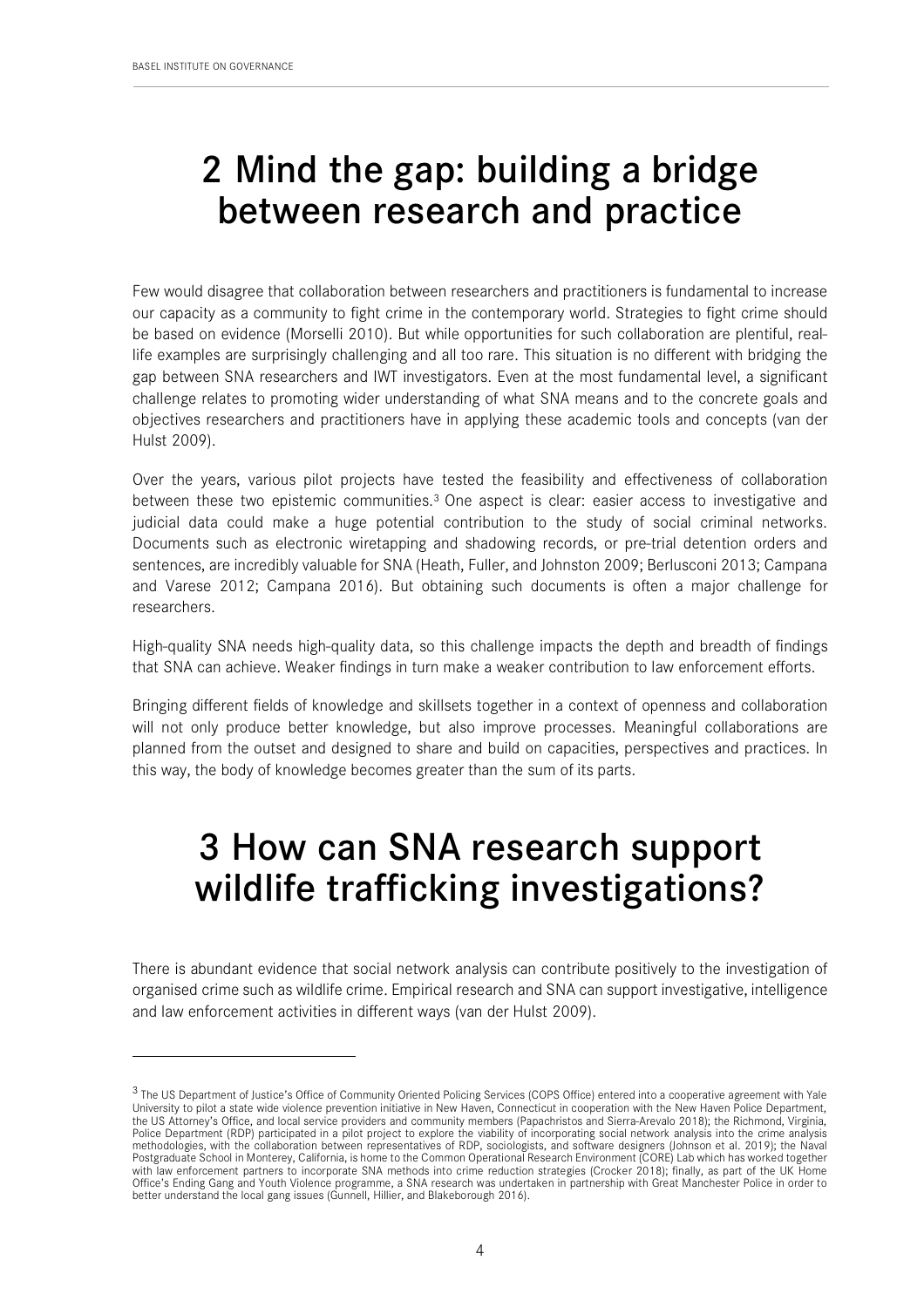The most obvious contribution of SNA to investigations is generating new knowledge with an immediate intelligence relevance and application. SNA can be applied to large sets of primary and raw empirical data such as wiretapping and telephone conversations, SMS exchanges, instant messaging chats and emails.

This can generate actionable information that may have otherwise been missed in the noise of large data sets. This could be targeted intelligence about key individuals, companies, telephone numbers, email addresses or business or criminal connections. It could also be more strategic intelligence about operative strategies and hidden relational patterns, events and facts.

Details of financial transactions and shipments of goods, incidents of corruption and money laundering, or intelligence about routes and concealment strategies can all provide that crucial piece of information to propel investigations forward.

The structural-functional perspective that SNA provides can help practitioners operating with constrained resources and tight deadlines. Information collected during SNA can be organised and presented in intelligence reports and Excel sheets, allowing investigators and law enforcement agents to verify new leads quickly and systematically. Operationally, this could lead investigators to improve their investigative processes and better focus their field operations.

SNA can also increase the capacity to identify individual or collective actors who remained marginal or completely unknown to previous investigations, but who play an important role in the criminal game.

As well as helping to identify and target key players (Patel et al. 2015; Borgatti 2006; Schwartz and Rouselle 2009), SNA can be used to assess vulnerable and strategic positions in the crime networks (Morselli 2010; Grassi et al. 2019). By providing information on the key players, leaders, brokers and hidden patterns that connect them, SNA can help practitioners to neutralise and disrupt criminal networks (Ren et al. 2019; Everton 2012).

SNA can also produce knowledge and know-how on how IWT operates in general as well as in particular contexts. This provides a basis for evidence-based enforcement strategies (Morselli 2010).

SNA and network ethnography contribute to building the bigger picture of structures and functions of the criminal networks (Calderoni and Piccardi 2014). This helps both researchers and practitioners to create theoretical and conceptual frameworks and models to analyse the characteristics of particular criminal networks (Schwartz and Rouselle 2009).

These models are essential to create effective and efficient red flag systems that can predict links, flows and connections between different nodes or actors in a network (Dash, Safro, and Srinivasamurthy 2018; Hu et al. 2018; Moses and Chan 2018; Berlusconi et al. 2016; Lombardo 2019; Bachner 2014). They are also necessary to anticipate the actions of organised and transnational crime organisations (Williams and Godson 2002).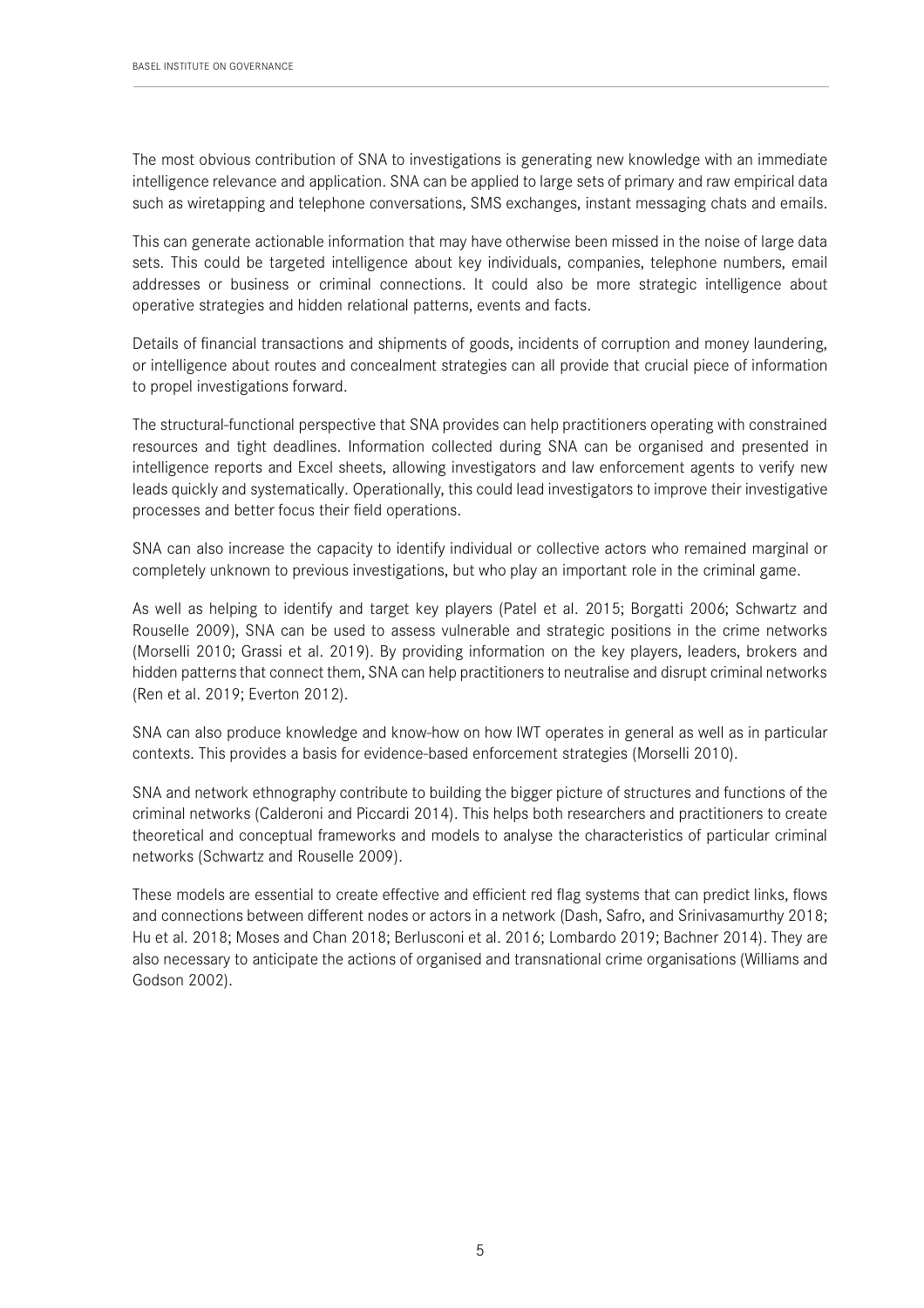1

## 4 How can investigations support SNA research on wildlife trafficking?

Investigators, intelligence analysts and law enforcement agents play a significant role in providing avenues for academic activities on criminal phenomena.

The most obvious aspect is data. Illegal wildlife trade is by nature secretive and opaque, so public data that could feed into SNA research is often limited. Nevertheless, this information is not absent. Civil society organisations, NGOs, public prosecutors and judges, national wildlife authorities, police and law enforcement agents all have rich sources of information that could potentially be harnessed for academic study.

Law enforcement practitioners themselves can play a valuable role in facilitating academic research on IWT. First, they can help frame the research agenda by improving goals, questions, theoretical models and hypotheses. Second, practitioners can provide the much-needed introductions that are essential to launch the research activities. They know "who's who" in the field and can make the necessary connections.

Third, practitioners can provide access to (anonymised) data on trafficking networks, and specifically the type of data that permits researchers to analyse structural, relational and sociometric characteristics of networks. Primary documents include confidential and intelligence reports, wiretapping and other forms of electronic and human surveillance (pictures, videos, recordings), bank statements and financial transaction reports. These are crucial building blocks of SNA research but nearly impossible for academic researchers to obtain. 4

The support of practitioners is not only important at the start of such an academic exercise. During the different stages of the analysis, researchers rely on practitioners to explain gaps in the data that prevent them from tying the different pieces of the story together. This includes clarifying individual pieces of data and datasets – which may not be presented clearly – or shedding light on the roles and functions of particular traffickers, co-offenders and private-sector actors.

When the empirical analysis of documents and data is concluded, practitioners provide a crucial sounding board to verify the findings and insights emanating from the SNA.

This expert-practitioner lens helps to accurately establish borders and members of the network; further specify operative dynamics and relationships of influence; better clarify the relation between formal and informal roles; and interpret and translate specific behaviours into more general concepts with wider applicability.

 $4$  Respecting the limits of laws defined by national and international authorities on the handling of personal and sensitive data, practitioners can directly share with researchers – or sustain the sharing by third parts – of important information, materials and data that permit the SNA research of IWT.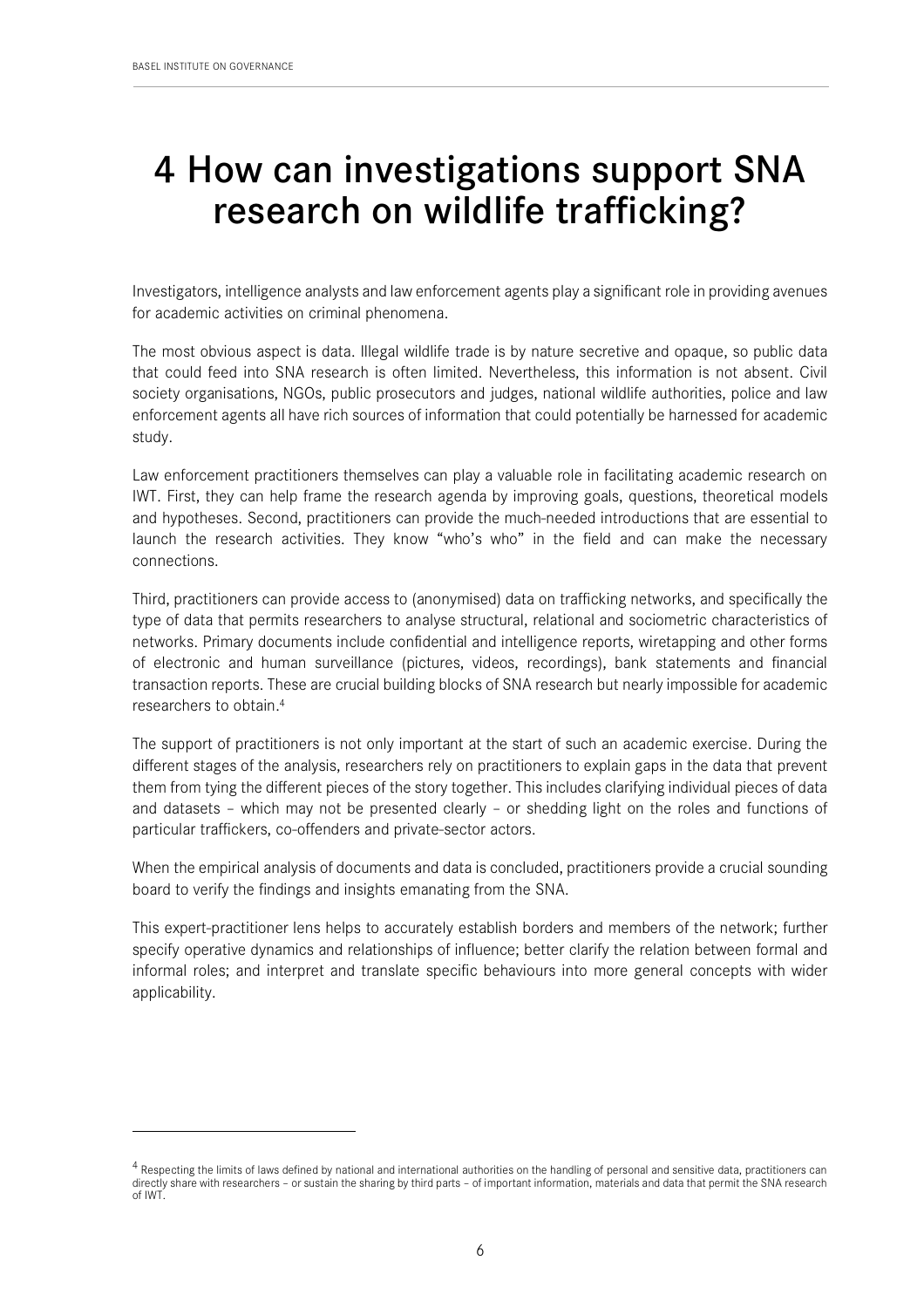$\overline{a}$ 

#### 5 How to enhance the value of SNA applied to IWT intelligence and investigation

The positive spill-over effect of applying SNA and network ethnography to IWT intelligence and investigative activities can be further enhanced in two ways.

First, by training researchers on how to better analyse empirical materials through an intelligence and investigative lens.

Second, by building comprehensive data sets. Better data means better analysis. Bringing together individual pieces of information held by different actors involved in intelligence and law enforcement activities can be very valuable. Databases shared between different institutions, such as law enforcement bodies, intelligence agencies and NGOs involved in the fight against IWT5 (Haas and Ferreira 2015; 2016) are therefore extremely useful to collectively increase the effectiveness of strategies to fight IWT.

# 6 Bibliography

Bachner, Jennifer. 2014. 'Predictive Policing: Preventing Crime with Data and Analytics'. Improving Performance Series. Business of Government.

Bayart, Jean-Francois. 2009. *The State in Africa: The Politics of the Belly*. 2 edition. Cambridge ; Malden, MA: Polity.

Berlusconi, Giulia. 2013. 'Do All the Pieces Matter? Assessing the Reliability of Law Enforcement Data Sources for the Network Analysis of Wire Taps'. *Global Crime* 14 (1): 61–81. https://doi.org/10.1080/17440572.2012.746940.

Berlusconi, Giulia, Francesco Calderoni, Nicola Parolini, Marco Verani, and Carlo Piccardi. 2016. 'Link Prediction in Criminal Networks: A Tool for Criminal Intelligence Analysis'. *PLOS ONE* 11 (4): e0154244. https://doi.org/10.1371/journal.pone.0154244.

Borgatti, Stephen P. 2006. 'Identifying Sets of Key Players in a Social Network'. *Computational & Mathematical Organization Theory* 12 (1): 21–34. https://doi.org/10.1007/s10588-006-7084-x.

 $<sup>5</sup>$  In this framework, the actors identify specific procedures to identify and share anonymised and encrypted data, and to continuously feed this</sup> database through mechanisms such as Actionable Intelligence Reports based on the grammar of social network analysis.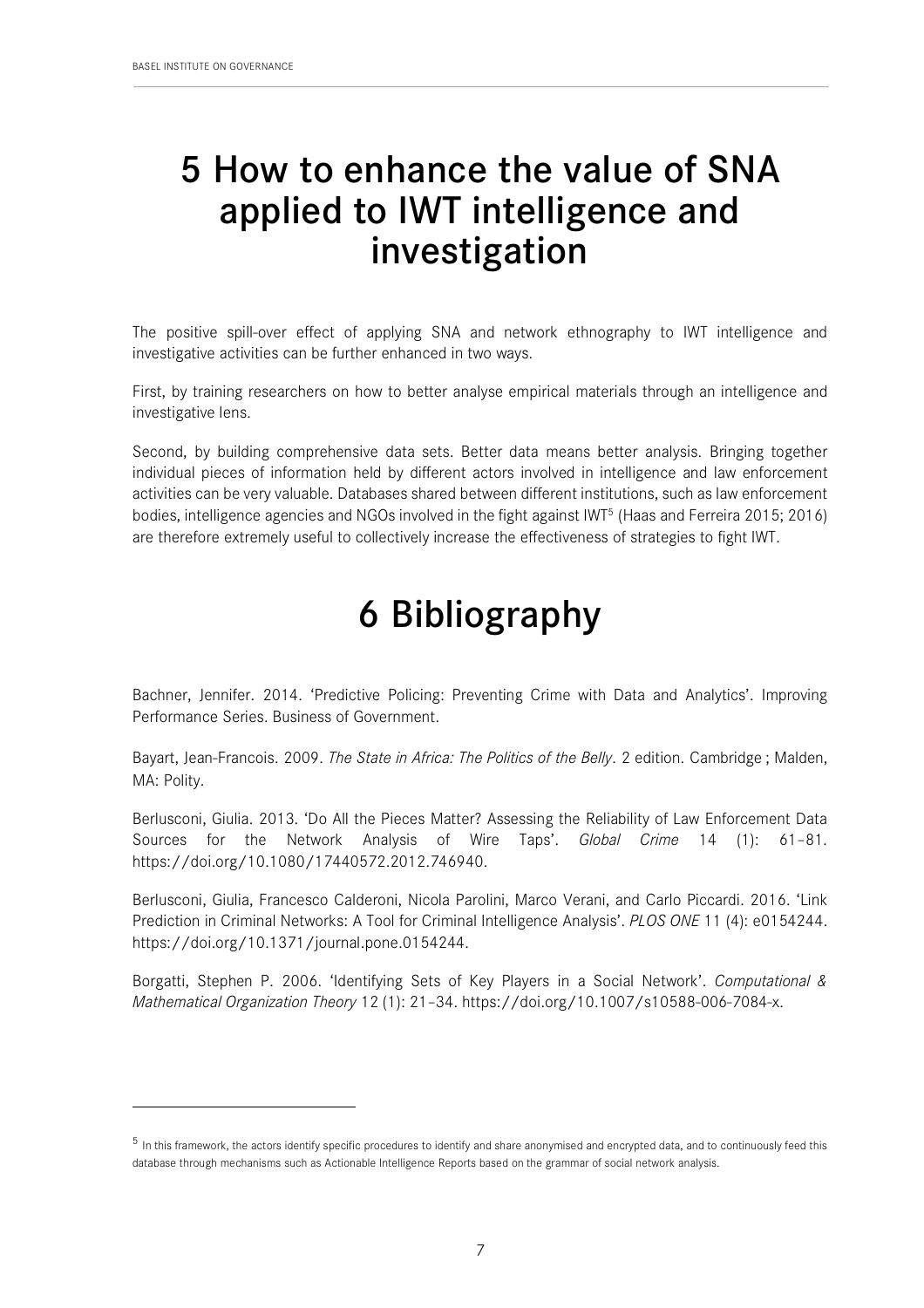Burcher, Morgan, and Chad Whelan. 2018. 'Social Network Analysis as a Tool for Criminal Intelligence: Understanding Its Potential from the Perspectives of Intelligence Analysts'. *Trends in Organized Crime* 21 (3): 278–94. https://doi.org/10.1007/s12117-017-9313-8.

Calderoni, F., and C. Piccardi. 2014. 'Uncovering the Structure of Criminal Organizations by Community Analysis: The Infinito Network'. In *2014 Tenth International Conference on Signal-Image Technology and Internet-Based Systems*, 301–8. https://doi.org/10.1109/SITIS.2014.20.

Campana, Paolo. 2016. 'Explaining Criminal Networks: Strategies and Potential Pitfalls'. *Methodological Innovations* 9 (January): 2059799115622748. https://doi.org/10.1177/2059799115622748.

Campana, Paolo, and Federico Varese. 2012. 'Listening to the Wire: Criteria and Techniques for the Quantitative Analysis of Phone Intercepts'. *Trends in Organized Crime* 15 (1): 13–30. https://doi.org/10.1007/s12117-011-9131-3.

Costa, Jacopo. 2020. 'Preliminary Report: Examining Wildlife Trafficking Networks in East Africa through the Lens of Social Network Analysis | Basel Institute on Governance'. Basel Institute on Governance. https://www.baselgovernance.org/publications/preliminary-report-examining-wildlife-traffickingnetworks-east-africa-through-lens.

Crocker, Thimoty. 2018. 'The Power of Social Network Analysis'. *Police Chief Magazine* (blog). 14 February 2018. https://www.policechiefmagazine.org/power-social-network-analysis/.

Dash, Saroj Kumar, Ilya Safro, and Ravisutha Sakrepatna Srinivasamurthy. 2018. 'Spatio-Temporal Prediction of Crimes Using Network Analytic Approach'. *ArXiv:1808.06241 [Physics, Stat]*, October. http://arxiv.org/abs/1808.06241.

Everton, Sean F. 2012. *Disrupting Dark Networks*. New York, NY: Cambridge University Press.

Grassi, R., F. Calderoni, M. Bianchi, and A. Torriero. 2019. 'Betweenness to Assess Leaders in Criminal Networks: New Evidence Using the Dual Projection Approach'. *Social Networks* 56 (January): 23–32. https://doi.org/10.1016/j.socnet.2018.08.001.

Gunnell, D., J. Hillier, and L. Blakeborough. 2016. 'Social Network Analysis of an Urban Street Gang Using Police Intelligence Data'. Research Report 89. Home Office UK Government. https://www.gov.uk/government/publications/social-network-analysis-of-an-urban-street-gang-usingpolice-intelligence-data.

Haas, Timothy C, and Sam M Ferreira. 2015. 'Federated Databases and Actionable Intelligence: Using Social Network Analysis to Disrupt Transnational Wildlife Trafficking Criminal Networks'. *Security Informatics* 4 (1): 2. https://doi.org/10.1186/s13388-015-0018-8.

Haas, Timothy C., and Sam M. Ferreira. 2016. 'Combating Rhino Horn Trafficking: The Need to Disrupt Criminal Networks'. Edited by Antoni Margalida. *PLOS ONE* 11 (11): e0167040. https://doi.org/10.1371/journal.pone.0167040.

Heath, Sue, Alison Fuller, and Brenda Johnston. 2009. 'Chasing Shadows: Defining Network Boundaries in Qualitative Social Network Analysis'. *Qualitative Research* 9 (5): 645–61. https://doi.org/10.1177/1468794109343631.